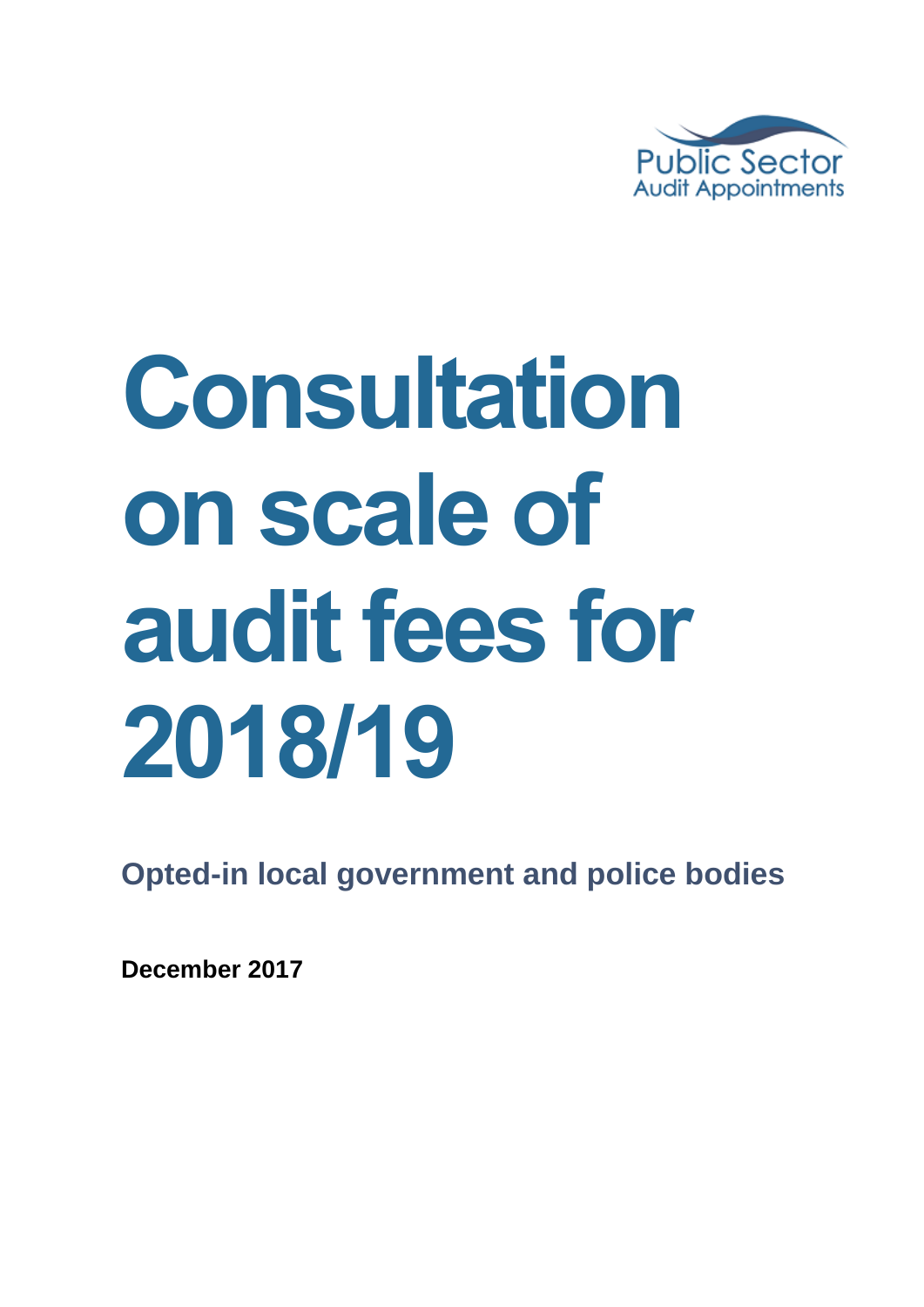**Public Sector Audit Appointments Limited (PSAA) is an independent company limited by guarantee incorporated by the Local Government Association in August 2014.**

**In 2015 the Secretary of State for Communities and Local Government delegated a number of statutory functions (from the Audit Commission Act 1998) to PSAA on a transitional basis by way of a letter of delegation issued under powers contained in the Local Audit and Accountability Act 2014.**

**As a consequence of these delegations, for 2017/18 the company is responsible under transitional arrangements for appointing auditors to local government and police bodies and for setting audit fees.** 

**In July 2016, the Secretary of State specified PSAA as an appointing person for principal local government authorities from 2018/19, under the provisions of the Local Audit and Accountability Act 2014 and the Local Audit (Appointing Person) Regulations 2015.**

**From 2018/19, PSAA is responsible for appointing an auditor and setting scale fees for relevant principal authorities that have chosen to opt into its national scheme. This consultation relates to the first year of these new arrangements.**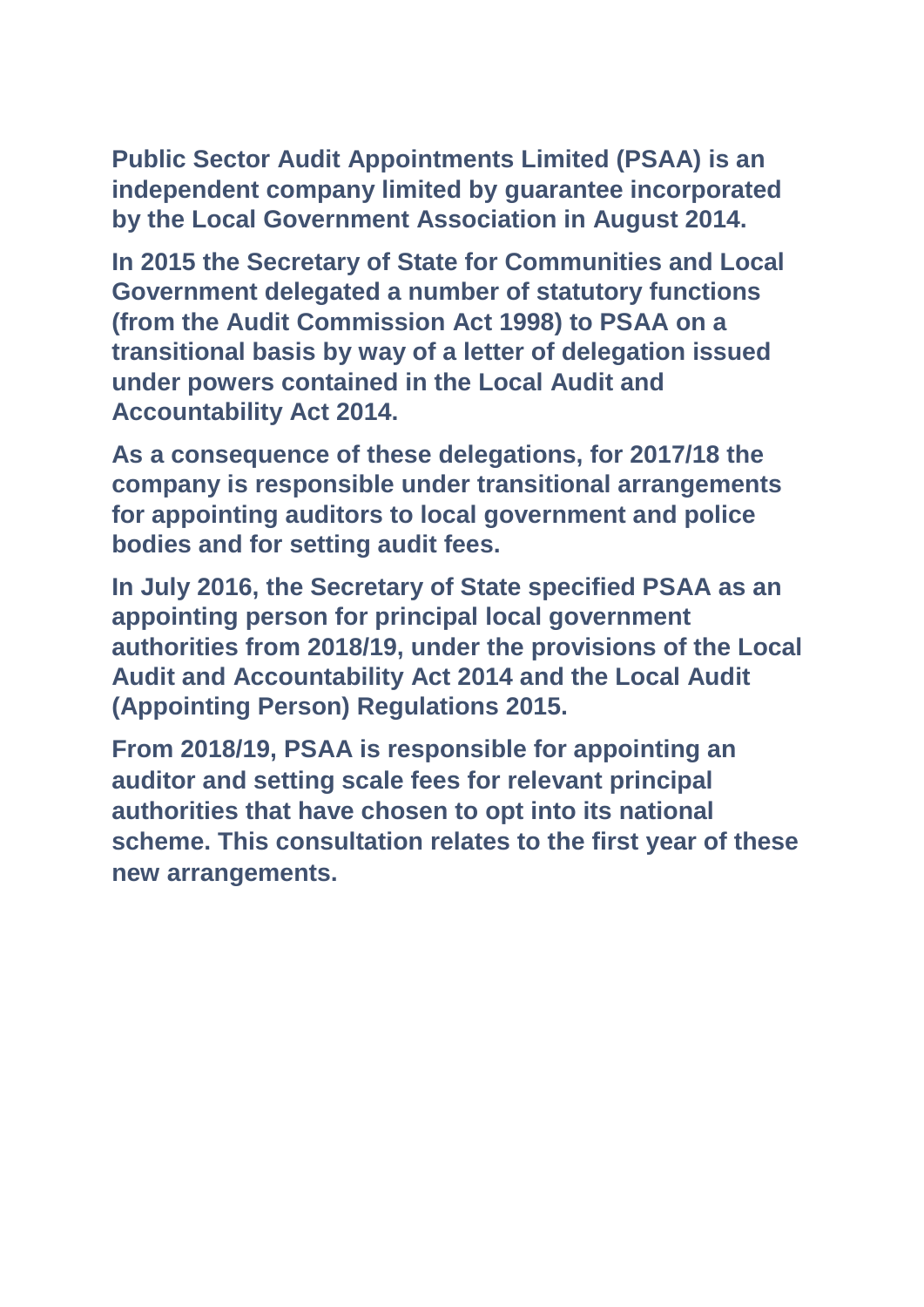## **Contents**

| Approach to setting scale fees over the appointing period 2018/19 |  |
|-------------------------------------------------------------------|--|
|                                                                   |  |
|                                                                   |  |
|                                                                   |  |
|                                                                   |  |
|                                                                   |  |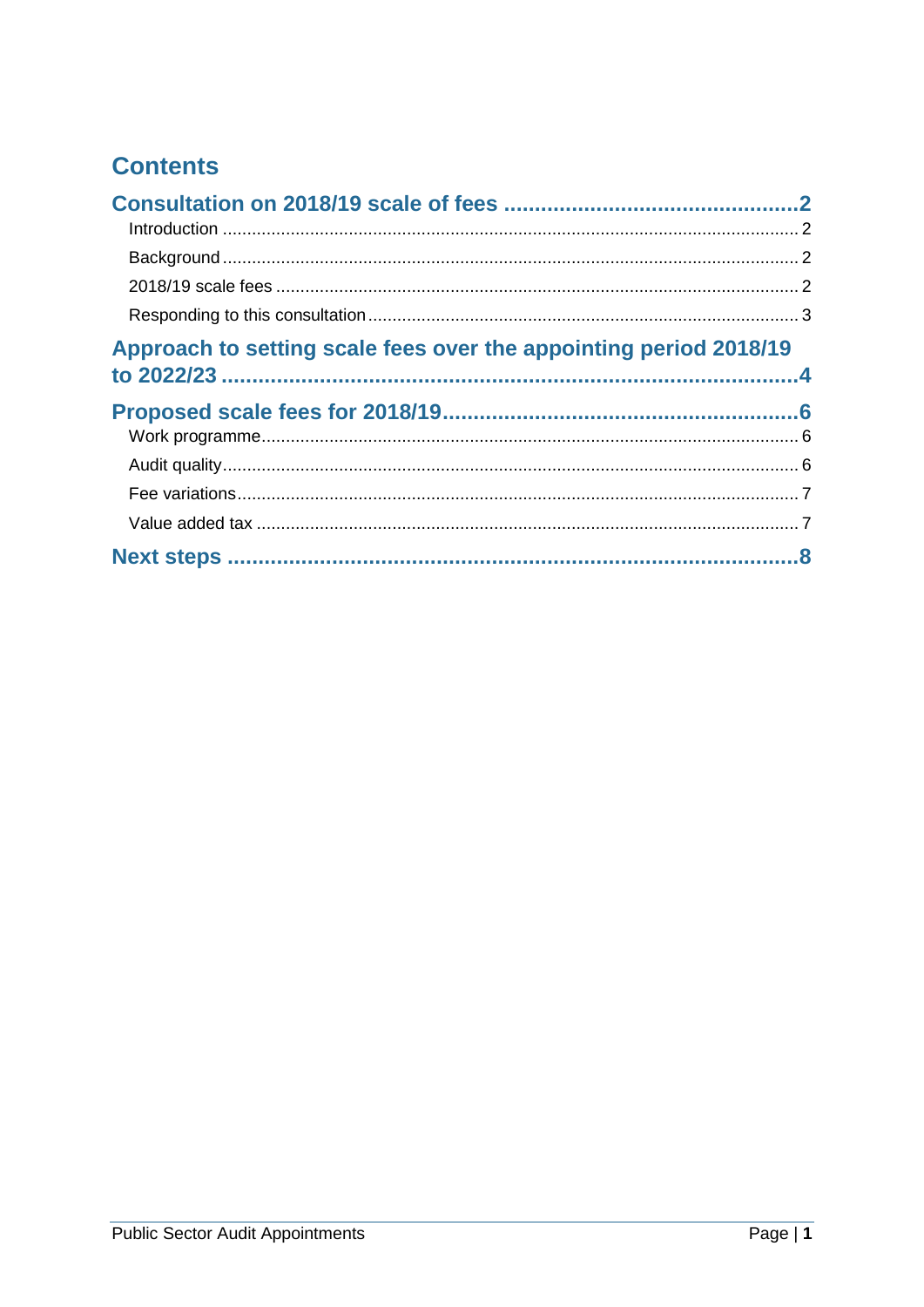## <span id="page-3-0"></span>**Consultation on 2018/19 scale of fees**

## <span id="page-3-1"></span>**Introduction**

**1** This consultation document sets out the proposed scale of fees for the work to be undertaken by appointed auditors in respect of the 2018/19 financial statements at authorities that have opted into Public Sector Audit Appointments' (PSAA) national auditor appointment scheme.

**2** The document also discusses PSAA's intentions, and provides indicative estimates, for scale fees for the five years of the appointing period, from 2018/19 to 2022/23. We plan to review and update our estimates each year during the appointing period, and will consult opted-in bodies and other stakeholders annually, before publishing confirmed scale fees on our website.

**3** Scale fees are based on the expected work auditors will undertake under the Code of Audit Practice and supporting guidance published by the National Audit Office, the financial reporting requirements set out in the Code of Practice on Local Authority Accounting published by CIPFA/LASAAC, and the professional standards applicable to auditors' work.

**4** We hope the information set out in this consultation is helpful to opted-in authorities and other stakeholders in considering our proposals for the 2018/19 scale fees, as well as supporting audited bodies' longer-term financial planning.

## <span id="page-3-2"></span>**Background**

**5** PSAA is specified under the Local Audit and Accountability Act 2014 and the Local Audit (Appointing Person) Regulations 2015 as the appointing person for principal local government bodies in England, including local police bodies.

**6** PSAA's responsibilities include appointing auditors to opted-in bodies, setting fees, and monitoring the quality of auditors' work. More information about [PSAA](http://www.psaa.co.uk/about-us/what-we-do/) is available on our website.

**7** At the time of issuing this consultation, there are 494 bodies eligible to opt into PSAA's national scheme, of which 484 (98%) have opted in for the current appointing period, covering the accounts for 2018/19 to 2022/23.

### <span id="page-3-3"></span>**2018/19 scale fees**

**8** PSAA's approach to setting scale fees for the duration of the appointing period, and the specific proposals for scale fees for 2018/19, are set out in the remainder of this document.

**9** PSAA operates on a not-for-profit basis. Fees are therefore set with a view to covering the amounts we need to pay to audit firms, following our auditor procurement exercise, and the expected operating costs of PSAA. Any surplus arising from the scale fees set following consultation will be distributed back to opted-in bodies during the appointing period.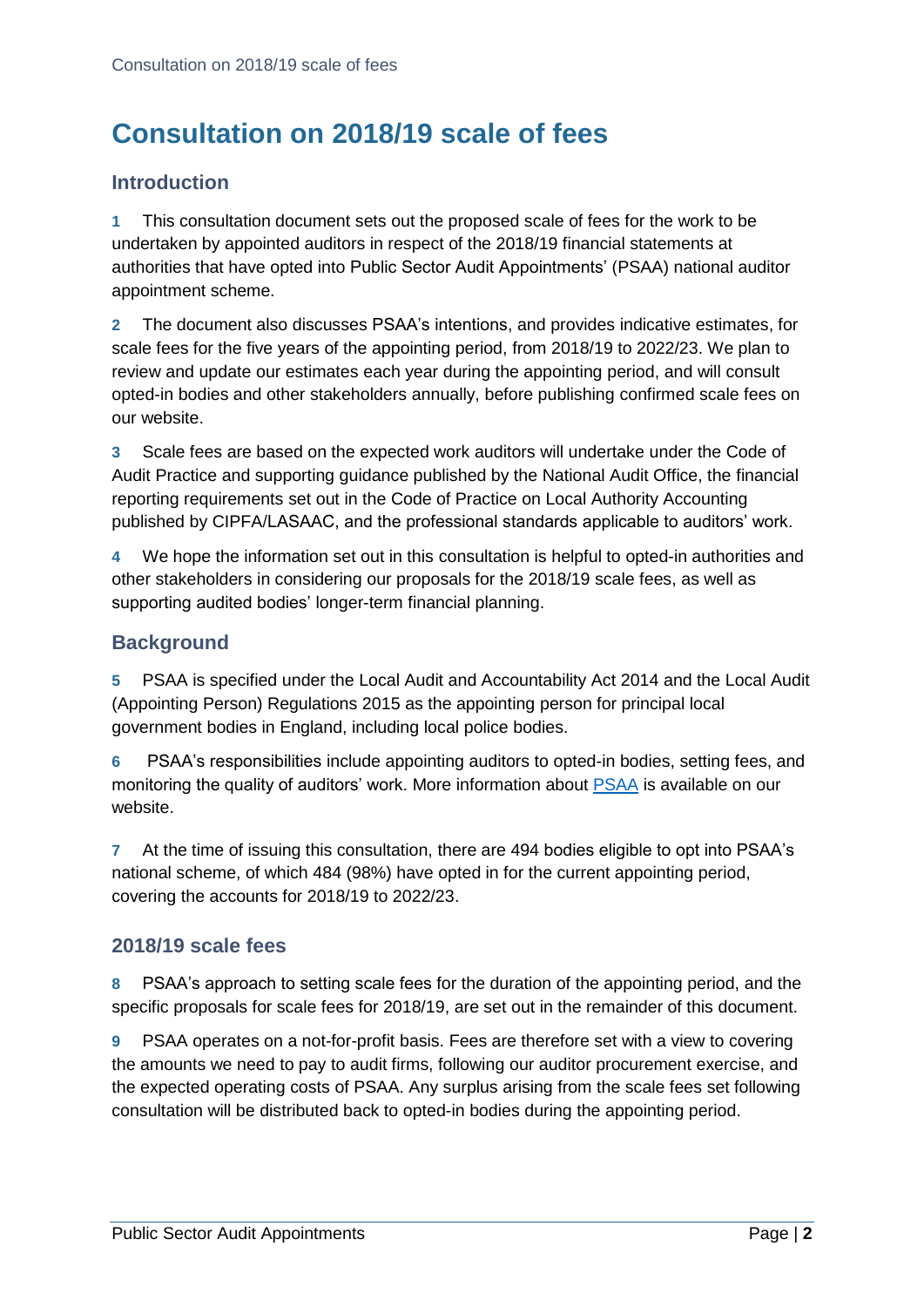## <span id="page-4-0"></span>**Responding to this consultation**

We welcome comments on the proposals contained in this document. Please send comments by email to:

[workandfeesconsultation@psaa.co.uk](mailto:workandfeesconsultation@psaa.co.uk)

The consultation will close on **Monday 15 January 2018**.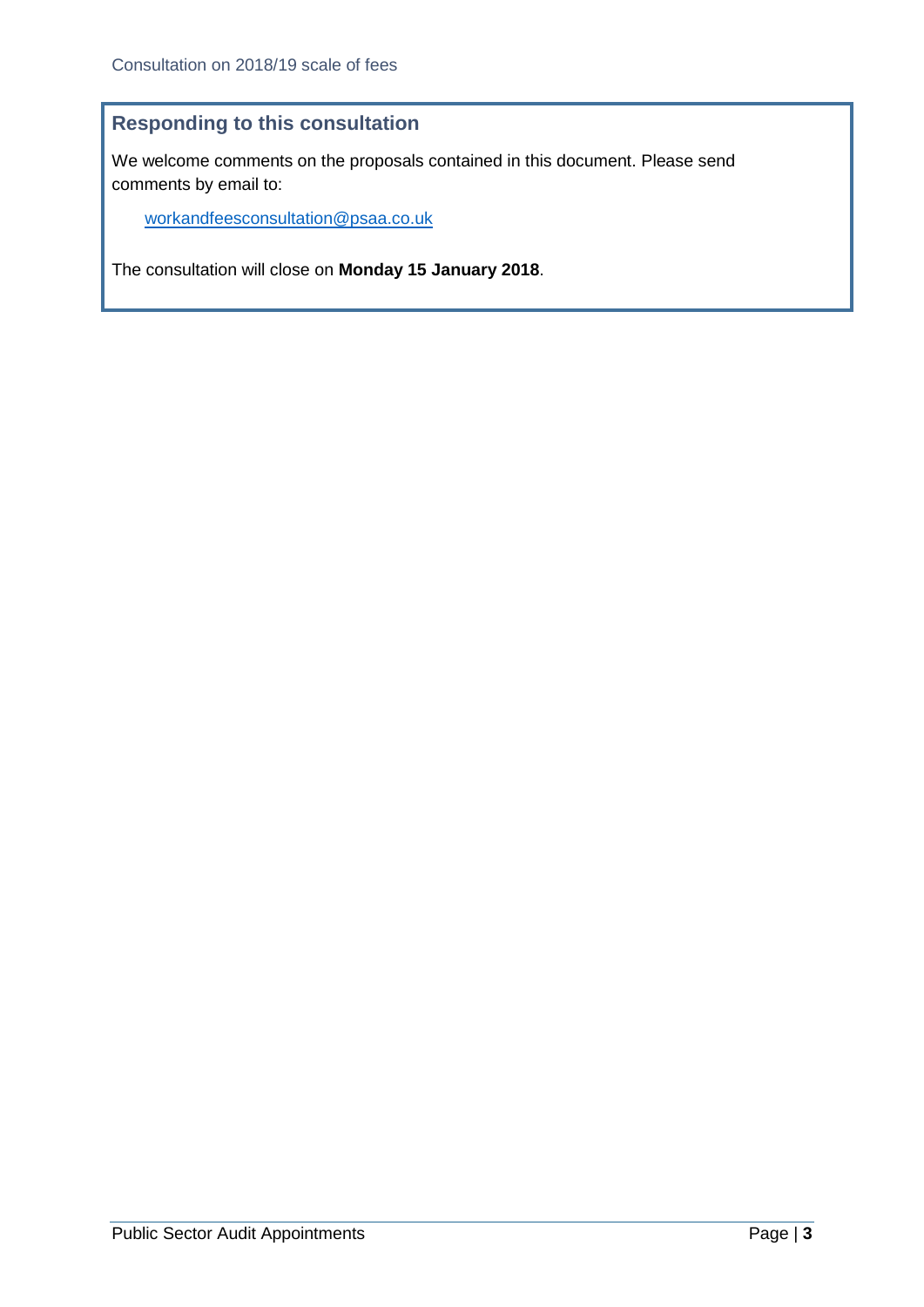## <span id="page-5-0"></span>**Approach to setting scale fees over the appointing period 2018/19 to 2022/23**

**10** We propose that scale fees for 2018/19 for all opted-in bodies should be reduced by 23 per cent, compared to the fees applicable for 2017/18. This proposal continues the practice of averaging firms' costs, so that all bodies benefit from the same proportionate savings irrespective of the firm appointed to a particular opted-in body.

**11** This reduction is possible as a result of the favourable prices secured from firms in the recent audit services procurement. It follows a period from 2012/13 to 2017/18 in which scale fees reduced in two stages by an aggregate of 55 per cent, in part reflecting reductions in the size and scope of the Audit Commission, for example with the closure of its inspection services.

**12** We hope to be able to maintain the reduction of 23 per cent in scale fees for the first three years of the appointing period, based on current assumptions about inflation and the amount of work auditors are required to undertake. We expect to be able to confirm this position when we review and update our assumptions and estimates each year, and consult on scale fees for the following year.

**13** We may be able to sustain the 23 per cent reduction for the full five years of the appointing period, but it is not possible to be certain at this early stage. At present we are making cautious assumptions about the likely level of inflation during the appointing period (4 per cent per annum) having regard to the clear uncertainties and potential risks in the longer-term economic outlook.

**14** Scale fees must cover both the cost of auditors' work at individual opted-in bodies and PSAA's own costs. PSAA is currently undertaking a significant review of its own costs and staffing structure, and implementing changes that will reduce the cost base for the appointing period.

**15** The most significant factors that could have an impact on the level of scale fees required during the appointing period relate to:

- **Inflation**: there is uncertainty about the expected level of inflation but a generally rising trend. The contracts with audit firms include an increase for inflation in the later years of the appointing period.
- **Code of Audit Practice**: the National Audit Office is required to publish a new Code every five years. The next Code will be applicable from 2020/21, the third year of the appointing period. Any changes to the scope of auditors' work, whether this increases or decreases the work required, must be reflected in scale fees.
- **Changes in financial reporting requirements**: current scale fees reflect the audit work needed based on current financial reporting requirements. Changes to these requirements may have an impact on scale fees.

**16** Previous consultations have suggested that audited bodies prefer fee stability, finding it helpful to have certainty about fee levels over as long a period as possible. We are making the proposed fee reduction of 23 per cent for 2018/19 with the intention of providing fee stability for subsequent years. We hope to maintain scale fees at this level for the first three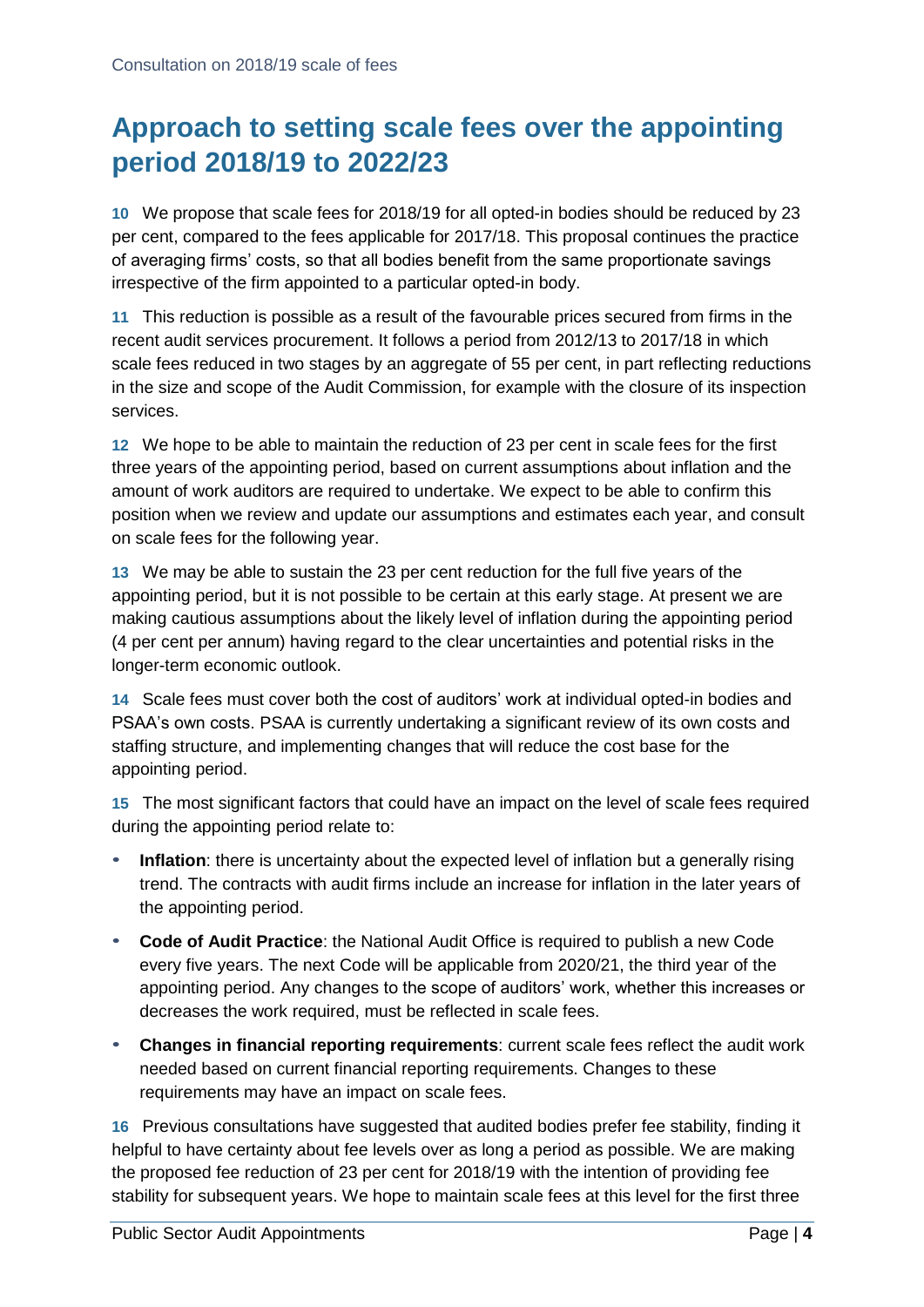years of the appointing period, and possibly longer, subject to annual review and consultation.

**17** We have considered the alternative approach of making a slightly larger one-off reduction in scale fees for 2018/19. This would provide the immediate benefit for opted-in bodies of maximising all the savings achieved in the procurement at the start of the appointing period, but would also involve greater financial risk.

**18** A reduction of more than 23 per cent would not be sustainable over the subsequent years of the appointing period, and fee increases would be required each year to cover the costs of the firms and PSAA. We have therefore opted to base the proposed fee strategy for the appointing period on a significant scale fee reduction that provides a good prospect of fee stability over several years.

**19** It is not PSAA's intention to generate and retain any surplus from scale fees. If any surplus arises, it will be distributed back to opted-in bodies (a similar distribution is being made in December 2017). The scale of any future distribution is likely to be modest at individual authority level. The company's current financial forecasts suggest that an average annual surplus equivalent to approximately 4 per cent of audit fees may arise and be available for distribution during the five-year appointing period.

**20 We welcome feedback from opted-in bodies in responses to the consultation on the approach we have taken to reducing fees**.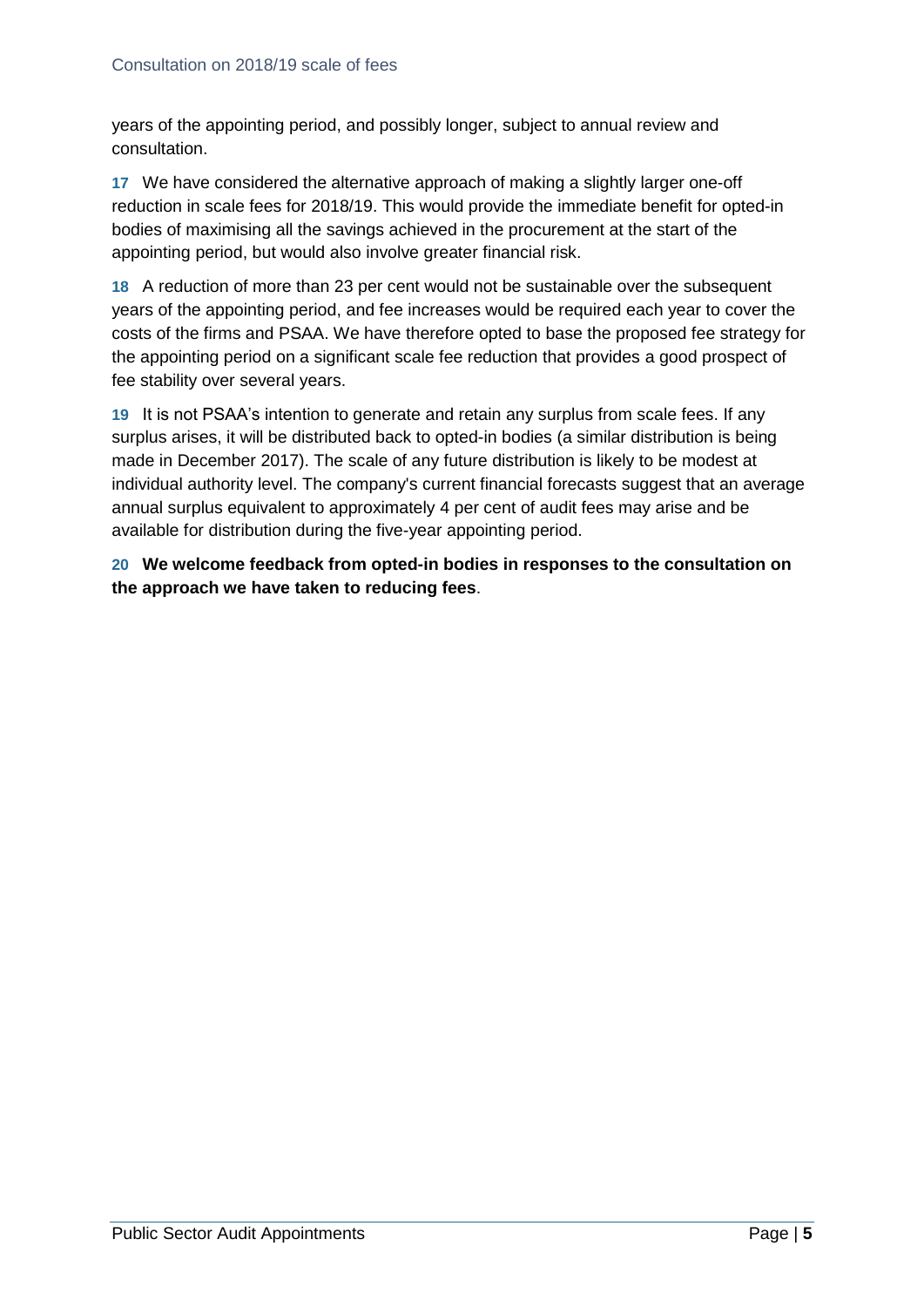## <span id="page-7-0"></span>**Proposed scale fees for 2018/19**

**21** The Local Audit (Appointing Person) Regulations 2015 (the Regulations) require PSAA to specify, before the start of the financial year to which the fees relate, the scale of fees for the audit of the accounts of opted-in authorities.

**22** The proposed scale of fees for 2018/19 reflects the cost of the expected work programme outlined below, and is based on the scale of fees applicable for 2017/18 with a reduction of 23 per cent. The 2017/18 scale of fees represents the most accurate reflection available of the auditor's assessment of audit risk and complexity for each audited body.

**23** The proposed scale fee for each opted-in local government and police audited body is [available on our website.](https://www.psaa.co.uk/audit-fees/201819-work-programme-and-scales-of-fees/) Paragraphs [30](#page-8-2) to [34](#page-8-3) below explain the arrangements that apply to the variation of fees in certain circumstances.

**24** The proposed scale audit fees for 2018/19 audits are based on the scale fees applicable for 2017/18, with a reduction of 23 per cent. The scale fees for 2017/18 provide the most accurate reflection available of the auditor's assessment of audit risk and complexity for each audited body.

#### <span id="page-7-1"></span>**Work programme**

**25** Under the provisions of the Local Audit and Accountability Act 2014 (the 2014 Act), the National Audit Office (NAO) is responsible for publishing the statutory [Code of Audit Practice](http://www.nao.org.uk/code-audit-practice/wp-content/uploads/sites/29/2015/03/Final-Code-of-Audit-Practice.pdf) and guidance for auditors. Audits of the accounts for 2018/19 will be undertaken under this Code, on the basis of the scale fees set out in this consultation.

**26** The Code requires the auditor to give an opinion on the financial statements of a body subject to audit under the 2014 Act, and a conclusion on the arrangements for value for money. Further information on the Code and guidance is available on the [NAO website.](http://www.nao.org.uk/code-audit-practice/)

**27** Auditors tailor their work to reflect local circumstances and their assessment of audit risk. They do this by assessing the significant financial and operational risks facing an audited body, and the arrangements it has put in place to manage those risks.

**28** The scale fees set out in this consultation are based on the assumption of no significant changes in NAO guidance for auditors, professional standards, or CIPFA/LASAAC financial reporting requirements that would affect materially the amount of audit work to be undertaken for 2018/19 audits. A previous example of such a material change in audit work was the implementation of international financial reporting standards (IFRS) for local government bodies for 2010/11.

## <span id="page-7-2"></span>**Audit quality**

**29** PSAA is very aware of the need to maintain and, where possible, strive for improvements in audit quality. Our responsibilities in this area have been a major driver in our recent audit services procurement and are emphasised in the contracts we have entered into with successful firms. We are also developing new proposals for monitoring and reporting on audit quality once the new audit contracts are fully operational.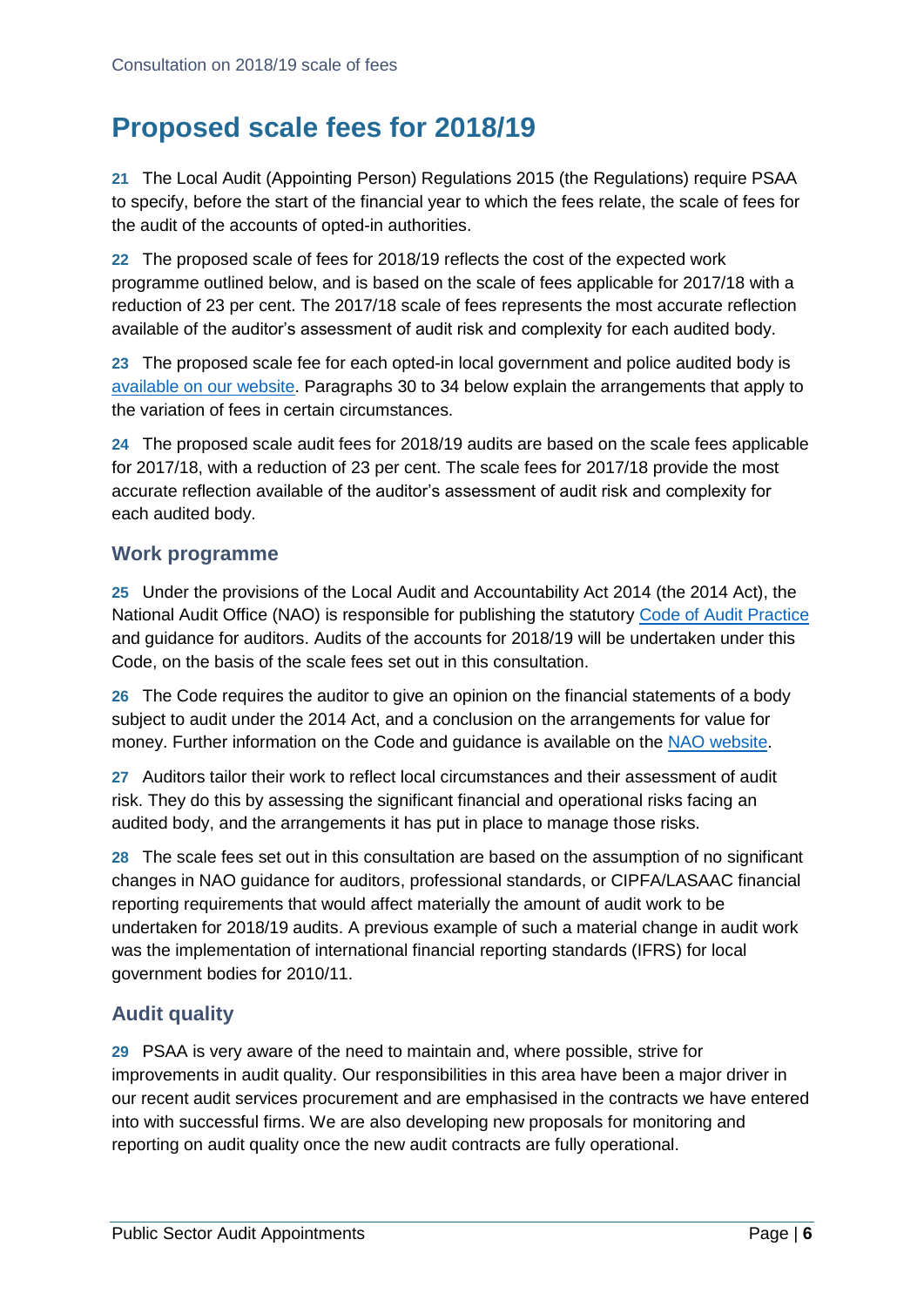## <span id="page-8-0"></span>**Fee variations**

<span id="page-8-2"></span>**30** PSAA has the power to determine the fee above or below the scale fee, where it considers that substantially more or less work was required than envisaged by the scale fee. Scale fees are based on the expectation that audited bodies are able to provide the auditor with complete and materially accurate financial statements, with supporting working papers, within agreed timeframes.

**31** Where it becomes clear that audit risk or complexity are significantly different from the level identified and reflected in the previous scale fee, the auditor may request a variation to the scale fee for 2018/19. We would only expect variations from the scale fee to occur for 2018/19 where these factors are significantly different from those identified and reflected in the 2017/18 scale fee.

**32** Variation requests must be made to PSAA by the auditor using a standard process and cannot be invoiced to an audited body by the auditor until they have been approved by PSAA.

**33** PSAA obtains updated fee information, and explanations for any proposed variations from the scale fee, from appointed auditors on a regular basis. We consider the reasonableness of the explanations provided by auditors, and require the auditor to confirm that they have discussed the reasons for the additional fee with the audited body before we finalise our decision on any variation to the scale fee.

<span id="page-8-3"></span>**34** PSAA will charge fees for considering objections from the point at which auditors accept an objection as valid, or any special investigations, such as those arising from disclosures under the Public Interest Disclosure Act 1998, as a variation to the scale fee.

### <span id="page-8-1"></span>**Value added tax**

**35** All the 2018/19 fee scales exclude value added tax (VAT), which will be charged at the prevailing rate of 20 per cent on all work done.